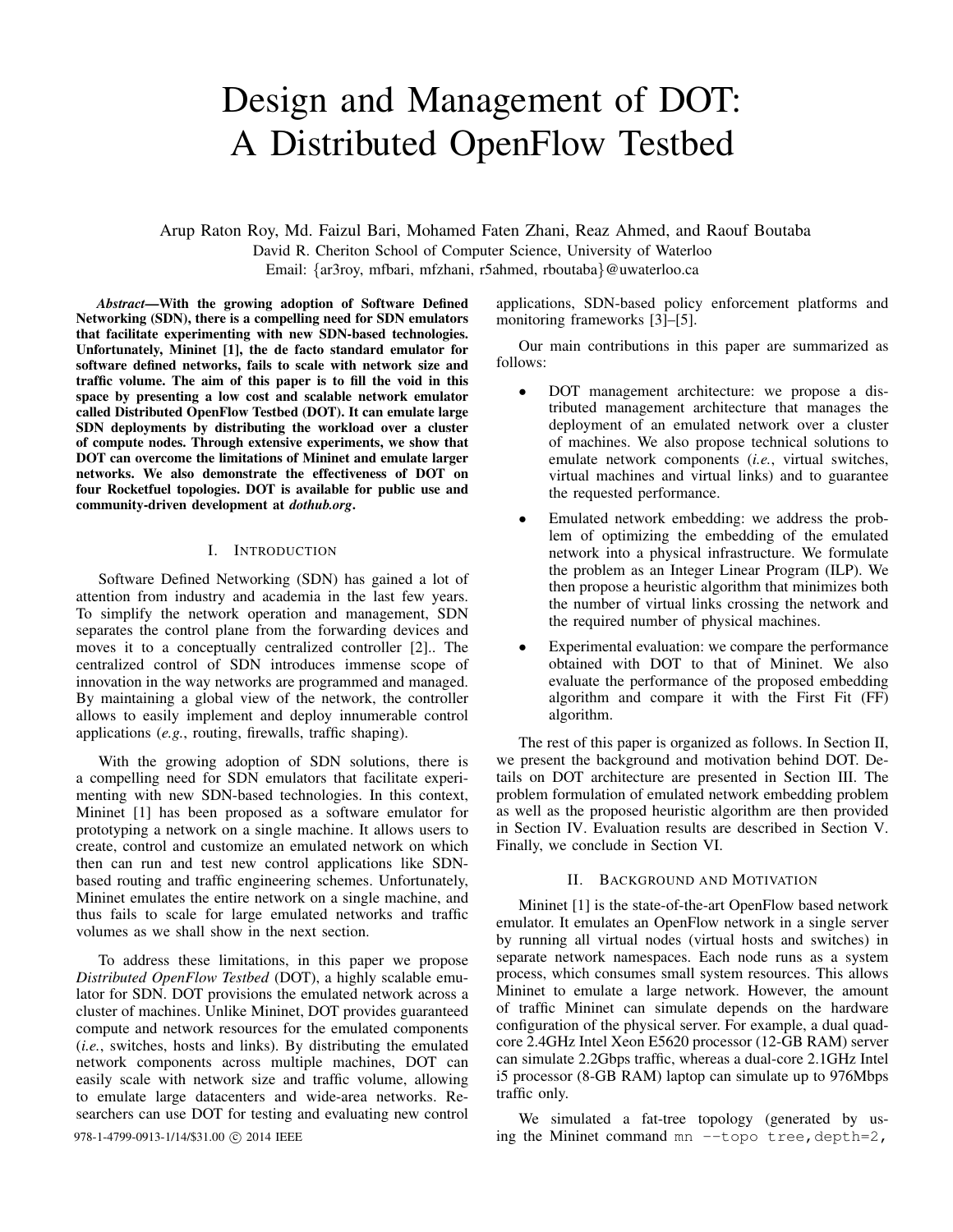

Fig. 1. Limitation of Mininet

fanout=4) as shown in Fig. 1(a) with 16 hosts and 5 switches. We started an UDP iperf server on host  $S$  and an UDP iperf client on host  $C$ , generating traffic at 1000 Mbps rate. Then we started 7 iperf client-server pairs in the other 14 hosts uniformly at random to introduce background traffic and measured the throughput of the foreground traffic between S and C. Fig. 1(b) reports the result of this experiment. We can see in the figure that the foreground traffic initially stays at the desired value and gradually decreases with increase in the background traffic. This issue severely limits the applicability of Mininet. Another point to be noted is that, during this experiment the accumulated traffic is always within the maximum switching capacity of the physical machine (2.2 Gbps), but the foreground traffic keeps decreasing with increase in background traffic.

Traffic can be scaled down to overcome the aforementioned limitation. However, arbitrarily shrinking a network and its traffic to fit into available resources has problems of its own. More specifically, such an approach can show poor network behavior that is manifested only during emulation. On the other hand, a real deployment could suffer from issues that may not be apparent in the emulator. These limitations have also been identified and explained in detail by Arjun Roy *et al.* in [6]. Apart from emulators, there are also large scale dedicated OpenFlow testbeds, *e.g.*, GENI [7] and OFELIA [8]. The difference between DOT and these testbeds is the basic distinction between a testbed and an emulator. A user can deploy a large number of OpenFlow switches with arbitrary topologies in DOT, which is not possible within a testbed, where users are bounded by the physical span and hardware capacities of the testbed.

In DOT, we provide guaranteed bandwidth between switches and hosts of an emulated network. Moreover, we can distribute the load over multiple machines to scale dynamically with network size and traffic volume. We have used various software libraries and components for host, switch and link virtualization. Next we explain some of these libraries and components.

Open Virtual Switch (OVS) [9], [10] is a production quality, multi-layer, virtual switch that supports numerous management protocols and interfaces along with OpenFlow. We use OVS to emulate switches. Hosts are emulated by deploying user supplied VMs. We use the add ip link Linux command to emulate a link having both endpoints (*i.e.*, switch or host) within the same physical machine. On the other hand, we use Generic Routing Encapsulation (GRE) [11] tunnel if the endpoints of a link reside in different physical machines.

We use the Linux  $tc$  command to configure traffic characteristics in Linux kernel. The traffic SHAPING argument of the tc command is used to cap transmission rate between virtual nodes and thereby simulate a specific link bandwidth. Furthermore, we use the netem kernel component in conjunction with the  $tc$  command to simulate propagation delay in a physical link.

In the last few years, a good number of OpenFlow controllers have been developed. There exists single core [12], single threaded [13] controller implementations for research purposes. While multi-core, multi-threaded [14], [15] high yield controller implementations are available for industrial usage. Controllers have also been developed with a wide variety of programming languages like python, Java and C/C++. DOT does not impose any requirements on the type of controller. So, a user can deploy any OpenFlow controller. DOT provides a user with general purpose VMs where he can run any program supported by the VM's operating system.

## III. DOT: DISTRIBUTED OPENFLOW TESTBED

In this section, we provide an overview of the proposed Distributed OpenFlow Testbed (DOT). Virtual switches and VMs are distributed over a physical network. Hence, we developed a distributed management framework for instantiating, configuring and monitoring the emulated components. We describe this framework in Section III-A. Then we explain the software stack at each physical machine in Section III-B. Finally, we explain the technical approaches for resource provision and configuration in DOT (Section III-C).

#### *A. DOT Management Architecture*

The DOT management architecture (Fig. 2) consists of two types of components, namely the central DOT manager and the DOT node manager (located at each physical machine). In what follows, we provide more details about these components.

*1) DOT Central Manager.* The DOT Central Manager is responsible for allocating resources for the emulated network as specified by a DOT user. It has two modules, namely the provisioning module and the statistics collection module. The Provisioning Module is responsible for running an embedding algorithm that maps the emulated network components to physical resources (*e.g.*, servers and networks). Once the placement of the virtual components is determined, the information is conveyed to the concerned nodes. The Statistics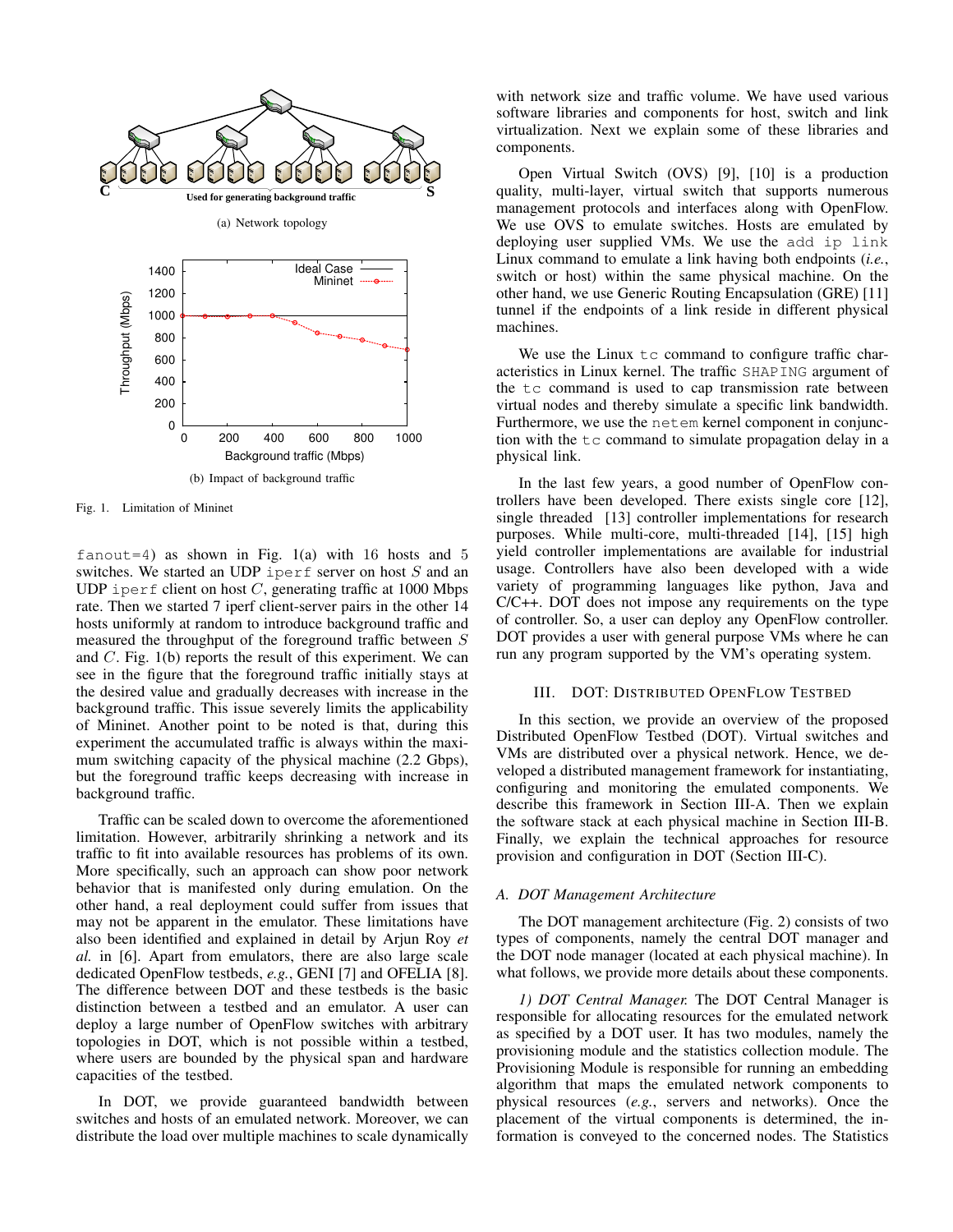

Fig. 2. DOT management architecture

Collection Module gathers diverse types of information from logging modules installed on each of the nodes. Finally, the Information Database stores testbed management information including the current utilization of the cluster, virtual to physical resource mapping as well as collected statistics.

*2) DOT Node Manager*. A DOT Node Manager is installed on each physical machine and has two modules: Host Provisioning module and Logging module. The Host Provisioning module is responsible for allocating and configuring the required resources (*e.g.*, instantiation of virtual switches, links, VMs and tunnels). The Logging module, on the other hand, collects multiple local statistics including resource utilization, packet rate, throughput, delay, packet loss and OpenFlow messages.

# *B. DOT Software Stack*



Fig. 3. Software stack of a DOT node

A DOT node (*i.e.*, a physical machine) contains virtual switches and virtual machines that are responsible for emulating an OpenFlow network. As shown in Fig. 3, these virtual components along with the hypervisor, and host operating system compose the software stack of a DOT node. Specifically, a DOT node contains the following components:

- Hypervisor: This layer facilitates provisioning multiple VMs in a single physical machine. It also allows to connect VMs to virtual switches using virtual interfaces.
- Virtual Machine (VM): Virtual machines are put under users' control. A user can can deploy Open-Flow controllers or applications (*e.g.*, traffic generation scripts for testing purposes, web servers *etc*.) on these VMs.
- Virtual Switch (VS): Virtual switches are used for emulating OpenFlow switches that belong to the emulated network. Their forwarding rules are filled by the user (or possibly by a controller deployed by the user).

Gateway Switch (GS): Gateway Switch is a special switch created in each physical machine. Its role is to forward packets between virtual switches located at different physical machines. It is worth noting that the gateway switches are completely transparent to a DOT user.

## *C. DOT Resource Provisioning and Configuration*

In the following, we provide more details on the configuration, interconnection and provisioning of the emulated network components. Specifically, we focus on the method of allocating virtual switches and VMs across the available machines.

A virtual switch and the VMs connected to that switch are collocated at the same physical machine. Two cases may arise while mapping a virtual link between two virtual switches. The first case arises when a virtual link connects a pair of virtual switches residing on the same physical machine. Consequently, it is totally provisioned inside one physical machine, and hence we call it an *intra-host virtual link*. The second case appears when the virtual link connects two virtual switches located at different hosts (hereafter called a *cross-host virtual link*). As a result, it should be mapped onto a path that passes through the network and connects the two ends.

Fig. 4(a) shows an example of an emulated network consisting of 8 virtual switches, 11 virtual links, 2 VMs, and 1 SDN controller. This topology is embedded into 3 physical hosts (Fig. 4(b)). Specifically, virtual switches A, B, and C are allocated in machine 1;  $F$ ,  $G$ ,  $H$  in machine 2; and  $D$ ,  $E$  in machine 3. Virtual links  $(A,B)$  and  $(B,C)$  are examples of intra-host virtual links, whereas links (B,F) and (B,D) are cross-host virtual links.

In what follows, we describe how the different types of virtual links are provisioned and emulated.

- Intra-host virtual link. This type of link is emulated by instantiating two virtual Ethernet interfaces (veth s) within the same machine (using Linux add ip link command). The virtual link bandwidth and delay are emulated using commands tc and netem, respectively.

- Cross-host virtual link. Provisioning this type of link requires creating multiple segments forming a path between the two end points of the link. However, since traffic is sent outside the physical machines, we create a particular switch called the Gateway Switch (GS) in each physical node for forwarding inward and outward traffic. It is worth noting that this particular switch is completely transparent to the DOT users. The emulated network controller(s) are only aware of the logical topology. The partitioning scheme and GSs are completely transparent to the controllers. The process of embedding a cross-host virtual link goes through three steps that are explained below:

- 1) We create virtual ip links (with the Linux command add ip link) to attach each virtual switch with the gateway switch. In Fig. 4, for the cross-host link  $d$ , a segment  $d'$ is created between virtual switch  $B$  and  $GS1$  in physical host  $PH1$  and another segment  $d''$  is created between virtual switch  $F$  and  $GS2$  in physical host  $PH2$ .
- 2) Next, a GRE tunnel is created between the physical hosts. A unique identifier is assigned to each cross-host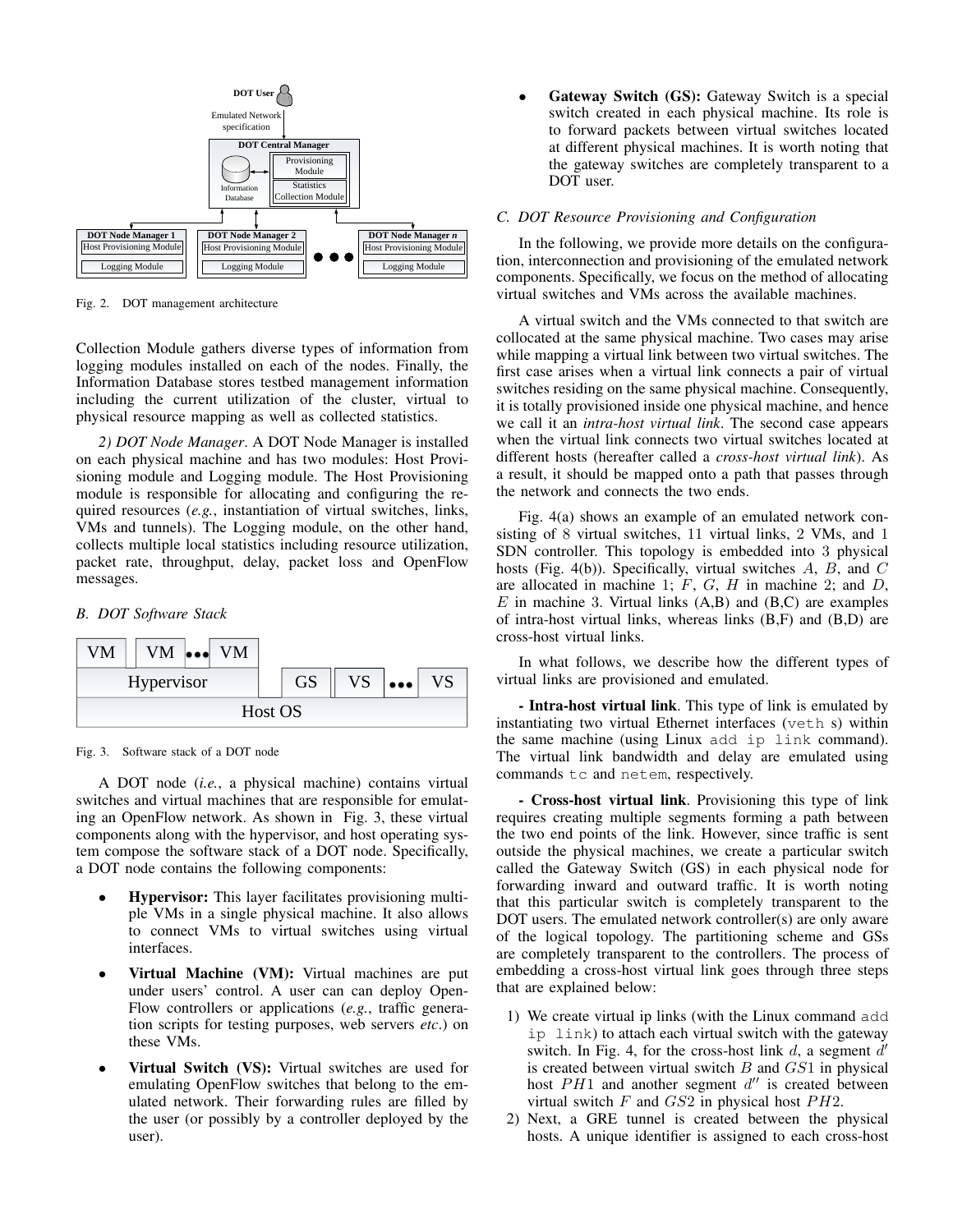

Fig. 4. Emulated network embedding and traffic forwarding in DOT

virtual link. In the figure, for cross-host virtual link  $d$  the identifier 2 is assigned. The GRE tunnel tags every packet forwarded through it with the corresponding identifier. This allows the GS at the other end of the tunnel to uniquely identify the virtual switch that sent the packet.

3) After setting up the tunnels, static flow-entries are created in the GSs at the physical hosts to knit the segments of  $d$  together.

For example, if a packet is sent from  $VM_2$  to  $VM_1$  through the path  $H \to F \to B \to A$ , then switch H first receives the packet and forwards it to  $F$ . Now,  $F$  forwards the packet through port  $p$  thinking that it will go to switch  $B$ . Here, we have connected the cross-host-segment  $d''$  at exactly the same port p. So, the packet goes through  $d''$  and reaches  $GS2$ . Now,  $GS2$  inserts the cross-host virtual link identifier for  $d$  (here 2) in the key field of the GRE header and forwards the packet through *tunnel 1*. Next, GS1 receives this packet from tunnel 1, looks at the key field in the GRE header and based on the value forwards the packet through the link  $d'$  towards switch  $B$ . Switch  $B$  perceives this packet to be received from switch F directly. The tunneling scheme is completely hidden from the virtual switches. Next,  $B$  forwards the packet to  $A$  and then A delivers it to  $VM_1$ .

## IV. NETWORK EMBEDDING

In this section, we address the problem of finding the optimal mapping of an emulated network onto the physical infrastructure. We first formally define emulated network embedding problem as an Integer Linear Program (ILP). Then we propose a heuristic algorithm that minimizes both translation overhead and number of active servers.

# *A. Problem Formulation*

Let N denote the set of physical hosts and  $R = \{1..d\}$ the set of resource types (*i.e.*, CPU, memory and disk) offered by each of them. Each physical host  $p \in \tilde{N}$  has a capacity  $\tilde{c}_p^r$ for resource type  $r \in R$ . We denote by  $\tilde{b}_p$  the bandwidth of the network interface of physical host  $p \in \tilde{N}$ . Let  $\delta_{pq}$ denote the propagation delay between physical hosts  $p$  and q. In our model, we assume that the physical infrastructure has full bisection bandwidth (e.g., VL2 [16]) and that there is a single path between each pair of nodes. This simplifies the virtual link embedding process, i.e., in order to check whether it is possible to embed a virtual link into a path between two physical hosts  $p$  and  $q$ , it suffices to check whether there is enough residual bandwidth at the server level. In other words, we don't need to check the available bandwidth at the upper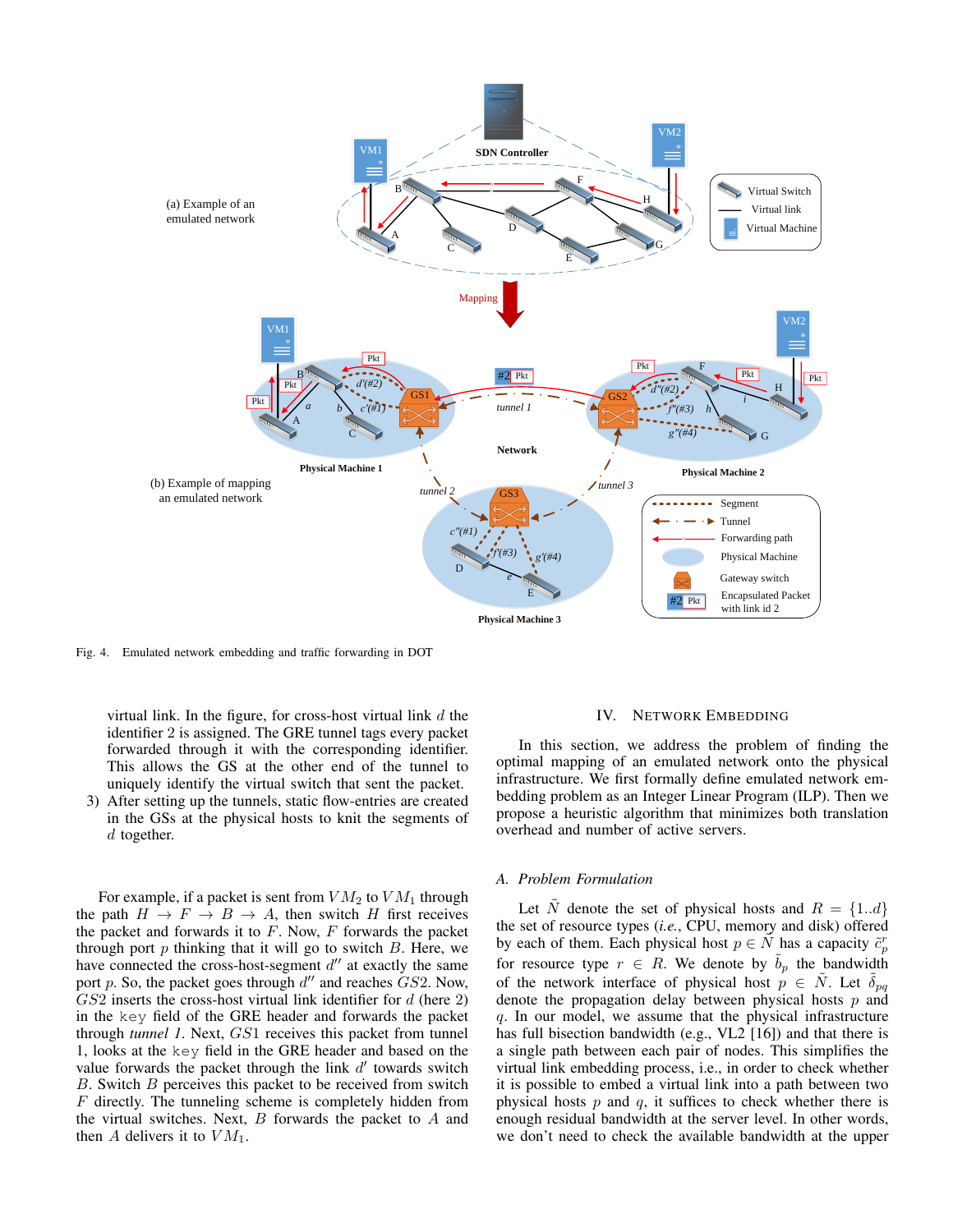layers of the data center network topology (since the network has full bisection bandwidth).

We model the emulated network as an undirected graph  $G = (N, E)$  where N is the set of virtual switches and E is the set of virtual links connecting them. A virtual switch  $i \in N$  has a requirement  $c_i^r$  for each resource type  $r \in R$ . Every virtual link  $e \in E$  is characterized by its bandwidth  $b_e$ and propagation delay  $\delta_e$ . We define  $z_i^e$  as a Boolean variable that indicates whether virtual switch  $i$  is one of the ends of link e.

Furthermore, we define H as the set of VMs, and  $v_i^h$  as a Boolean variable that indicates whether or not VM  $h$  is attached to virtual switch *i*. We denote by  $g_h^r$  the resource requirement of VM  $h \in H$  for each resource type  $r \in R$ .

The problem of emulated network embedding boils down to finding an assignment matrix  $X = [x_{ip}]_{|N| \times |\tilde{N}|}$  and a binary vector  $Y = \langle y_p \rangle_{p \in \tilde{N}}$ , where  $x_{ip}$  and  $y_p$  are Boolean variables. The variable  $\hat{x}_{ip}$  is equal to 1 if virtual switch i is assigned to physical host  $p$ . The variable  $y_p$  indicates whether or not physical host p is active (*i.e.*, hosting at least one of the emulated network components). In the following, we focus on computing the resources that has to be allocated in order to accommodate the emulated network to be embedded.

## - Resources required by virtual switches

The amount of resources (*i.e.*, cpu, memory, disk) required to accommodate a virtual switch depends on many factors including number and capacity of virtual links connected to it, number of forwarding rules and the amount of traffic it carries. According to the experiments we have conducted, we noticed that, among those factors, the most determining one is the amount of traffic crossing the virtual switch. Hence, we consider the virtual switch requirements to be proportional to the sum of bandwidth capacities of all virtual links connected to it. Hence, the required resources can be expressed as:

$$
c_i^r = \sum_{e \in E} z_i^e b_e \rho_r \tag{1}
$$

where  $\rho_r$  is determined empirically through experiments. It is worth noting that it is part of our future work to develop more sophisticated models to capture the relationship between virtual resource requirements and the amount of physical resources to be allocated. It is then straightforward to update our formulation by replacing Eq. 1 with the new model.

Furthermore, we should also consider resources required for running the VMs attached to the virtual switches. Indeed, a VM has to reside in the same physical host as the virtual switch to which it is attached. Therefore, we must ensure that there is enough resources in the physical machine to host the virtual switch and its attached VMs. Thus, when embedding a virtual switch, we consider the aggregated resource requirement that encompasses its own requirements and that of its attached VMs. Let  $\hat{c}_i^r$  denote the aggregated resource requirement of virtual switch  $i$  for resource type  $r$ . It can be written as:

$$
\hat{c}_i^r = c_i^r + \sum_{h \in H} \sum_{i \in N} v_i^h g_h^r \tag{2}
$$

### - Resources required by gateway switches

DOT requires to install a Gateway Switch in each of the active physical hosts to forward the traffic towards other physical nodes. Hence, we need to account for the resources required by the Gateway Switch. In our experiments, we found that these resources (mainly CPU) are proportional to the bandwidth capacities of all virtual links going outward from the physical machine (*i.e.*, virtual links connecting two virtual switches hosted by two different machines). Let  $f_p^r$  denote the requirement of a gateway switch located at host p for resource type  $r \in R$ . Hence, we can estimate resource requirement for gateway switches located on physical host  $p$ . It can be written as follows:

$$
f_p^r = \sum_{i \in N} \sum_{j \in N} \sum_{q \in \tilde{N}} \sum_{e \in E} x_{ip} (1 - x_{jp}) x_{jq} z_i^e z_j^e b_e \rho_r \qquad (3)
$$

## - Translation overhead

Packets sent from one physical machine to another undergo encapsulation at the gateway switch. In order to minimize this translation overhead, we need to minimize the number of virtual links using physical network interfaces. In other words, whenever possible, we try to place communicating virtual switches within the same physical host. Thus, translation overhead can be written as:

$$
CT = \sum_{i \in N} \sum_{j \in N} \sum_{p \in \tilde{N}} \sum_{q \in \tilde{N}} \sum_{e \in E} x_{ip} (1 - x_{jp}) x_{jq} z_{ei} z_{ej} \qquad (4)
$$

#### - Number of used physical nodes

The number of physical nodes used to embed emulated networks can be expressed as follows:

$$
\mathcal{C}^E = \sum_{p \in \tilde{N}} y_p \tag{5}
$$

Minimizing this number is important for different reasons. First, this allows to reduce resource fragmentation, and thereby make room for more emulated networks to be embedded. Second, using less physical nodes results in reduced energy consumption.

#### - Objective function

Given the system model described above, the objective of our optimization problem is to minimize the translation overhead and the number of used physical nodes (Eq. 4 and 5). It can be written as follows:

$$
\mathcal{C} = \alpha \mathcal{C}^T + \beta \mathcal{C}^E \tag{6}
$$

where  $\alpha$  and  $\beta$  are weights used to adjust the importance of individual objectives. Furthermore, the following constraints must be satisfied :

$$
\sum_{p \in \tilde{N}} x_{ip} = 1, \ \forall i \in N \tag{7}
$$

$$
x_{ip} \le y_p \ \forall i \in N, p \in \tilde{N} \tag{8}
$$

$$
f_p^r + \sum_{i \in N} x_{ip} \hat{c}_i^r \le \tilde{c}_p^r \ \forall p \in \tilde{N}, r \in R \tag{9}
$$

 $\sum$ i∈N  $\sum$ j∈N  $\sum$  $q \in \tilde{N}$  $\sum$ e∈E  $x_{ip}(1-x_{jp})x_{jq}z_{ei}z_{ej}b_e \leq \tilde{b}_p \,\,\forall p \in \tilde{N}$  (10)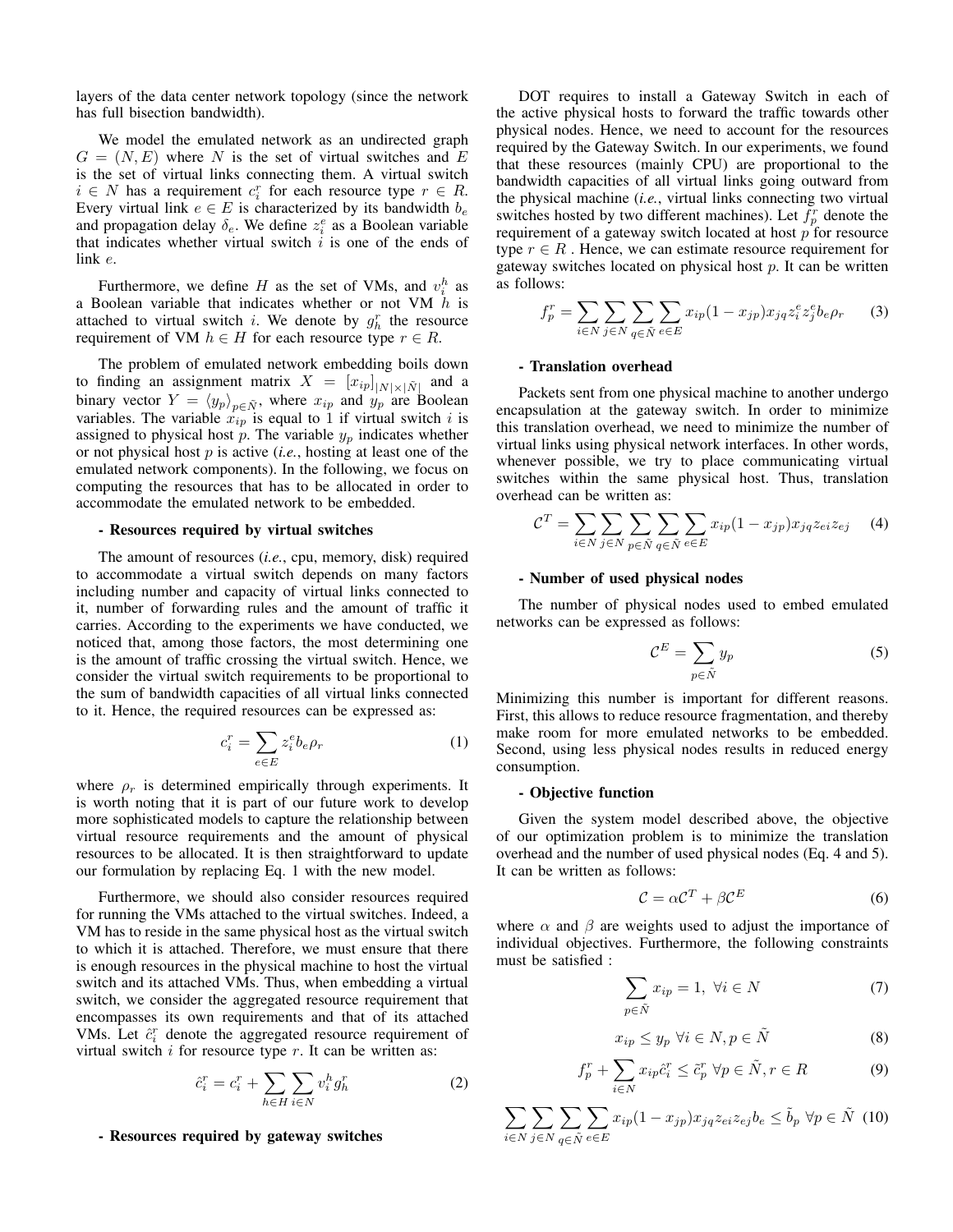$$
x_{ip}(1-x_{jp})x_{jq}z_{ei}z_{ej}\delta_e \ge \tilde{\delta}_{pq} \,\forall i, j \in N, p, q \in \tilde{N}, e \in E
$$
\n(11)

$$
x_{ip} \in \{0, 1\} \,\,\forall i \in N, p \in \tilde{N} \tag{12}
$$

$$
y_p \in \{0, 1\} \,\forall p \in \tilde{N} \tag{13}
$$

Constraint (7) guarantees that each virtual switch is assigned to exactly one physical host. We also ensure that a physical node is active if it hosts at least one virtual switch (Eq. 8). Furthermore, Eq. (9) ensures that physical host capacities are not exceeded. Constraint (10) indicates that the sum of bandwidth requirements of cross-host virtual links using the same network interface should not exceed its bandwidth capacity. Finally, Eq. (11) ensures that if a virtual link is mapped onto a path between two different physical nodes, its delay requirement is satisfied. This optimization problem is N P-hard as it generalizes the *Multi-dimensional Bin-packing Problem* [17]. Hence, in the following, we provide a simple yet effective heuristic to solve it.

#### *B. Heuristic solution*

In the following, we present the heuristic algorithm used by DOT for embedding emulated networks. The goal is to find a feasible mapping that minimizes the translation overhead and the number of used physical hosts as dictated by the objective function (Eq. 6). This is illustrated by Algorithm 1. This embedding algorithm guarantees maximum bandwidth requirement of each link, and thus it is oblivious of traffic type. Given an emulated network, virtual switches are selected one by one according to some policy. Each selected switch is assigned to one of the active hosts that satisfies the switch requirements in terms of CPU, memory, disk, bandwidth and propagation delay (between the virtual switch under consideration and previously embedded ones). A new host is turned on if active nodes are not able to satisfy these requirements. However,

| Algorithm 1 Emulated Network Embedding |  |  |  |  |
|----------------------------------------|--|--|--|--|
|----------------------------------------|--|--|--|--|

1:  $\tilde{N}_a \leftarrow$  Set of active physical hosts

2: 
$$
N_u \leftarrow N
$$
 {Set of unassigned switches}

3: while  $N_u \neq \emptyset$  do

- 4: Sort  $N_u$  in decreasing order according to  $\mathcal{R}_i$  (Eq. 17) 5:  $i \leftarrow$  first node in  $N_u$
- 6:  $\tilde{N}(i) \leftarrow$  hosts  $\tilde{N}_a$  satisfying resource requirements of i.
- 7: if  $\tilde{N}(i) \neq \emptyset$  then
- 8: Sort  $\tilde{N}(i)$  in decreasing order according to  $\mathcal{F}_{ip}$ (Eq. 20)
- 9:  $p \leftarrow$  first node in  $\tilde{N}_i$
- 10: **else** {Need to switch on a physical machine}
- 11: Activate physical host  $p$  that satisfies resource requirement of i, and if not possible set  $p = -1$ .
- 12: end if

13: if  $p \neq -1$  then

14:  $\tilde{N}_a \leftarrow \tilde{N}_a \cup \{p\}$ 

- 15: Assign virtual switch  $i$  to physical machine  $p$
- 16:  $N_u \leftarrow N_u \setminus \{i\}$
- 17: else
- 18: return the emulated network is not embeddable 19: end if
- 20: end while

the whole emulated network is rejected if there is no feasible embedding for all its components. In the following, we provide more details on the policies used to decide the embedding order of virtual switches and to designate the hosting physical machines.

- Virtual switch selection. In order to decide on the embedding order of the virtual switches, we define multiple guiding policies. For instance, it is intuitive that virtual switches with high connectivity are difficult to embed. Hence, it is better to embed them first since this might increase chances to embed their neighbors within the same physical machine, resulting in less cross-host links. Thus, we define the degree ratio of virtual switch  $i$  as:

$$
\mathcal{R}_i^D = \frac{\sum_{e \in E} z_i^e}{\max_{j \in N} \sum_{e \in E} z_j^e} \tag{14}
$$

The second policiy we define to characterize a virtual switch is the resource ratio given by:

$$
\mathcal{R}_i^C = w_b \frac{\sum_{e \in E} z_i^e b_e}{\max_{j \in N} \sum_{e \in E} z_j^e b_e} + \sum_{r \in R} w_r \frac{\hat{c}_i^r}{\max_{j \in N} \hat{c}_j^r}
$$
(15)

The intuition here is that it is always more difficult to accommodate high resource demanding virtual switches. Hence, the need to consider their embedding first. The resource ratio value may be adjusted using the weights  $w_b$  and  $w_r$  that should reflect the scarcity of the resource.

Furthermore, we also try to embed first virtual switches whose neighbors are already embedded. This increases the likelihood that they are hosted within the same machine, and thereby reduces the number of cross-host links and the consumed physical bandwidth as well. We define this locality ratio as:

$$
\mathcal{R}_i^N = \frac{\sum_{j \in N} \sum_{e \in E} \sum_{p \in \tilde{N}} z_i^e z_j^e x_{jp}}{\sum_{j \in N} \sum_{e \in E} z_i^e z_j^e}
$$
(16)

Finally, switch selection is based on its ranking computed as the weighted sum of the aforementioned ratios as follows:

$$
\mathcal{R}_i = \gamma_D \mathcal{R}_i^D + \gamma_B \mathcal{R}_i^B + \gamma_N \mathcal{R}_i^N \tag{17}
$$

where  $\gamma_D$ ,  $\gamma_R$  and  $\gamma_N$  are weights used to adjust the influence of each factor.

Algorithm 1 evaluates  $\mathcal{R}_i$  for all unembedded virtual switches and selects the one with the highest value to embed first. The next step is to select the physical machine which will accommodate the selected virtual switch.

- Physical host selection. Once the virtual switch to be embedded is selected, the hosting physical machine is chosen based on two criteria. The first criterion is to select the host with lowest residual capacity computed for each host  $p$  as follows: r

$$
\mathcal{F}_{ip}^R = \sum_{r \in R} w_r \frac{\min_{q \in \tilde{N}} u_{iq}^r}{u_{ip}^r}
$$
(18)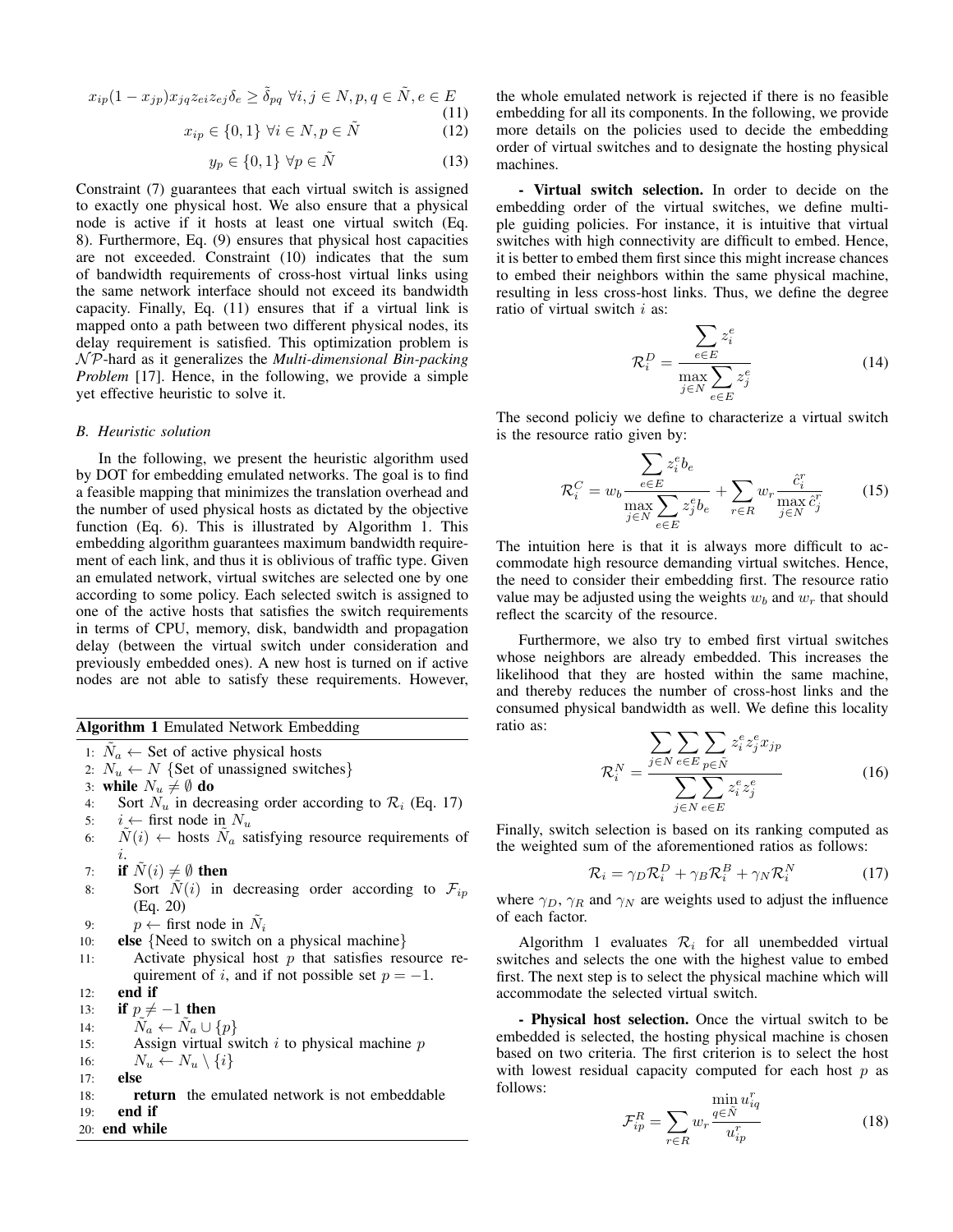where  $u_{iq}^r$  is the estimated residual capacitive for resource r in physical node q when it is hosting virtual switch i. Minimizing residual capacities of physical machines result in less resource fragmentation and higher machine utilization.

Furthermore, in order to minimize the number of crosshost links, we try to place selected virtual switch at a physical node hosting the maximum number of its neighbors, *i.e.*, maximizing the locality ratio:

$$
\mathcal{F}_{ip}^{N} = \frac{\sum_{j \in N} \sum_{e \in E} \tilde{x}_{jp} z_i^e z_j^e}{\max_{q \in \tilde{N}} \sum_{j \in N} \sum_{e \in E} \tilde{x}_{jq} z_i^e z_j^e} \tag{19}
$$

where  $i$  is the selected virtual switch and  $p$  is a physical node. Finally, machine selection is based on its ranking computed as the weighted sum of the aforementioned ratios, as follows:

$$
\mathcal{F}_{ip} = \lambda_R \mathcal{F}_{ip}^R + \lambda_N \mathcal{F}_{ip}^N \tag{20}
$$

where  $\lambda_R$  and  $\lambda_N$  are the weights of each factor in the selection criterion. Specifically, the physical machine  $p$  with the highest  $\mathcal{F}_{ip}$  is selected to host the virtual switch *i*.

The worst case running time of this algorithm is  $O(|N|^2 \log |N| + |N||\tilde{N}| \log |\tilde{N}|)$ , where N and  $\tilde{N}$  are the number of virtual switches and active physical hosts, respectively. The while loop at line 3 takes at most  $|N|$  rounds, and the worst case complexity of the two sorts at lines 4 and 8 are  $O(|N| \log |N|)$  and  $O(|N| \log |N|)$ , respectively.

### V. EVALUATION

In this section we provide performance evaluation of our proposed heuristic compared to the *First Fit (FF)* approach. We also show that in contrast to Mininet, DOT can provision adequate resources to ensure guaranteed switching capacity for each virtual switch. In the rest of this section we first describe our experimental setup and then we present results obtained from a DOT deployment in our cluster.

## *A. Experimental Setup*

We have deployed DOT on 10 physical machines organized in two racks. The central DOT manager has been deployed on a separate host connected to the same network. All machines run Ubuntu 12.04 as the host OS. All software components used in DOT are open source. For emulating virtual switch we use Open VS witch version 1.9. We use Linux  $tc$  command to simulate bandwidth limit and link delay on the virtual links. We use KVM for machine virtualization and Libvirt 1.0.0 library to provision VMs. Each VM runs *tiny core* Linux [18] that offers a minimalistic flavor of Linux and has a very small resource footprint. We use Floodlight [19] controller for the experiments in this paper. However, any existing OpenFlow controller can be deployed on DOT. We developed a management module in C++ that processes the input network topology and provides an efficient embedding using the proposed heuristic (Algorithm 1). We choose the values of  $\alpha$  and  $\beta$  as 1 and 100, respectively. The rest of the parameters ( $\gamma_D$ ,  $\gamma_B$ ,  $\gamma_N$ ,  $\lambda_R$ , and  $\lambda_N$ ) are all set to 1. This module also generates the system commands to deploy DOT on a distributed infrastructure. We compared the performance

TABLE I. CHARACTERISTICS OF THE SIMULATED ISP TOPOLOGIES

| Topology | # of Switch | $#$ of Link |
|----------|-------------|-------------|
| AS-1221  | 108         | 306         |
| AS-1239  | 315         | 1944        |
| AS-1755  | 87          | 322         |
| AS-3967  | 79          | 294         |

of our proposed heuristic with the first fit (FF) approach. This approach randomly chooses a physical machine for each virtual switch, and embeds it if adequate residual resources are available in that machine.

#### *B. Results*



Fig. 6. DOT vs. Mininet

In our first experiment, we deployed the fat-tree like topology shown in Fig. 1(a) on DOT (spanning two physical hosts) and performed similar experiment as in Fig. 1(b). We started an UDP iperf server on host  $S$  and an UDP iperf client (sending at 1000 Mbps) on host  $C$ . Then we started 7 iperf client-server pairs on the other 14 hosts and measured the throughput of the traffic between  $C$  and  $S$ . The result of the experiment is shown in Fig. 6. As we can see from the figures, and unlike mininet, foreground traffic in DOT is not affected by the background traffic. The embedding process of DOT ensures that every physical host has enough resources to accommodate the compute, memory, and bandwidth requirements of embedded virtual hosts and switches.

Next, we evaluate the performance of our proposed heuristic against that of FF. We embedded four ISP topologies (Table I) from the RocketFuel repository [20]. We computed the number of physical hosts required to embed these topologies. The result is shown in Fig. 5(a). For AS-1221, FF requires 14 hosts whereas our heuristic require only 8 hosts. For AS-1239, FF requires 36 hosts and our approach requires only 23 hosts. Similarly, for the other topologies our heuristic consistently requires much less number of physical hosts than FF.

To show the effectiveness of our proposed heuristic over FF, we measure the number of cross-host links and total bandwidth of cross-host links for each physical host. If a host has fewer cross-host links then we have to provision less compute resources for the gateway switch (Equation 4) and as a result more virtual switches can be embedded on the same physical host leading to a more compact embedding. Fewer cross-host links also indicate that the embedding process is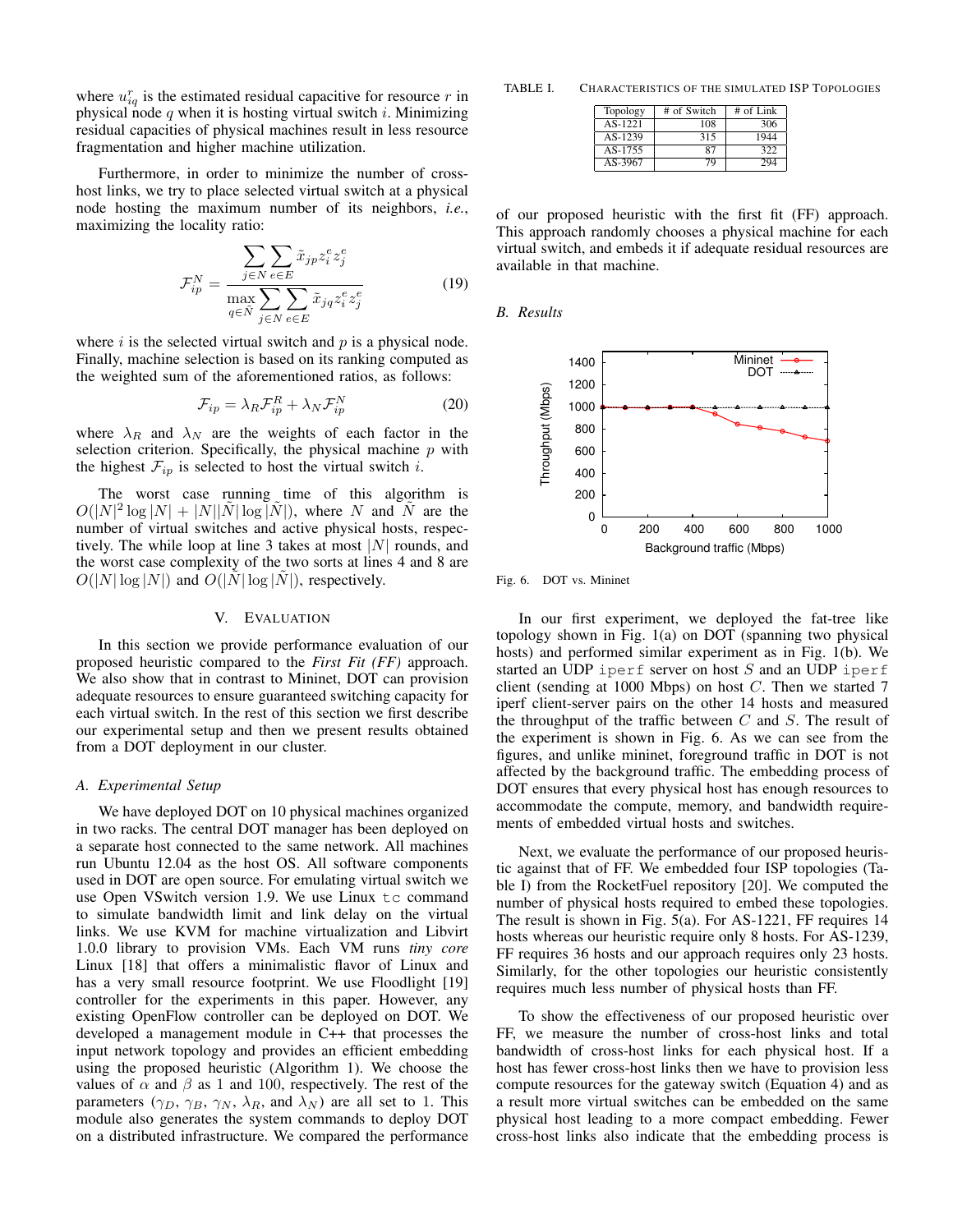

Fig. 5. Evaluation results

able to embed highly connected portions of input topology on the same physical host.

Fig. 5(b) reports the average, minimum and maximum number of cross-host links for both FF and our proposed heuristic. We can see from the figure that for all four topologies our proposed heuristic produces embedding configurations that require much less cross-host links than FF. For AS-1221, AS-1239, AS-1755 and AS-3967 the reduction in average number of cross-host links is 37%, 8.3%, 37.2% and 38.3%, respectively. The maximum number of cross-host link over all physical hosts for AS-1221, AS-1239, AS-1755 and AS-3967 is 38, 103, 42 and 36, respectively for FF. However, for our proposed heuristic the maximum is only 21, 81, 21 and 18, respectively, which is up to 50% reduction. The number of links of AS-1239 is extremely high (1944 links). Hence, average node degree for each node is also high. For this reason, neighboring nodes cannot be always embedded in the same physical host due to resource requirements (CPU, memory and bandwidth). As a result, the number of cross-host links cannot be significantly reduced. However, a point to be noted here is that our heuristic improves upon the FF approach while using less number of physical hosts.

Fig. 5(c) reports the average, minimum and maximum percentage of physical bandwidth used by cross-host links for both FF and our proposed heuristic. We can see from the figure that for all four topologies our proposed heuristic produces embedding configurations that require much less cross-host link bandwidth than FF. For AS-1221, AS-1239, AS-1755 and AS-3967 the reduction in average amount of cross-host link bandwidth proportion is 42.3%, 8%, 38% and 40%, respectively. The maximum percentage of cross-host link over all physical hosts for AS-1221, AS-1239, AS-1755 and AS-3967 is 39, 98.8, 41.4 and 48.4, respectively for FF. However, for our proposed heuristic the maximum is only 19.5, 83.2, 18.3 and 15.6, respectively. Our proposed heuristic can achieve up to 50% reduction. For AS-1239, FF produces embedding with 36 physical nodes with a maximum bandwidth usage of 98%. However, our heuristic embeds the same topology with only 23 physical hosts and bounds the maximum bandwidth usage within 83%.

# VI. CONCLUSION

In this paper we presented the design and management of DOT. To the best of our knowledge, DOT is the only distributed emulator for SDN. To emulate a given network

and traffic load, DOT distributes the network components over the available physical machines. DOT provides guaranteed resources (computation and bandwidth) for each emulated component (*i.e.*, switches, hosts and links). It has built-in support for configuring and monitoring the emulated components from a central management module. Furthermore, we formulated a mathematical model and proposed a heuristic algorithm to optimize resource utilization while embedding an emulated network into the cluster of machines. Experimental results show that DOT is able to overcome scalability issues of Mininet and to guarantee the required resources for the emulated network. Moreover, the proposed embedding algorithm performs significantly better than a first fit strategy. Compared to the first fit strategy, our algorithm introduces about 50% lesser cross-host links and requires about 50% lesser bandwidth on physical links.

Currently, DOT is capable of using a fixed number of physical machines to emulate a given network. However, our framework can be easily extended to dynamically add hardware resources on the fly to scale up or down with the changes in the emulated networks. We intend to extend DOT with this dynamic scalability feature. We also want to add multi-user support for running multiple emulations on the same physical infrastructure simultaneously. We will improve the usability of DOT by implementing a generic RESTful API for remote monitoring and management. Finally, we will incorporate a configurable logging facility for tracking OpenFlow messages during the emulation. These features will significantly improve the usability of DOT.

#### ACKNOWLEDGEMENT

This work was supported by the Natural Science and Engineering Council of Canada (NSERC) in part under its Discovery program and in part under the Smart Applications on Virtual Infrastructure (SAVI) Research Network.

#### **REFERENCES**

- [1] N. Handigol, B. Heller, V. Jeyakumar, B. Lantz, and N. McKeown, "Reproducible network experiments using container-based emulation," in *International Conference on emerging Networking EXperiments and Technologies (CoNEXT)*, 2012.
- [2] N. McKeown, T. Anderson, H. Balakrishnan, G. Parulkar, L. Peterson, J. Rexford, S. Shenker, and J. Turner, "OpenFlow: enabling innovation in campus networks," *SIGCOMM CCR*, vol. 38, no. 2, Mar. 2008.